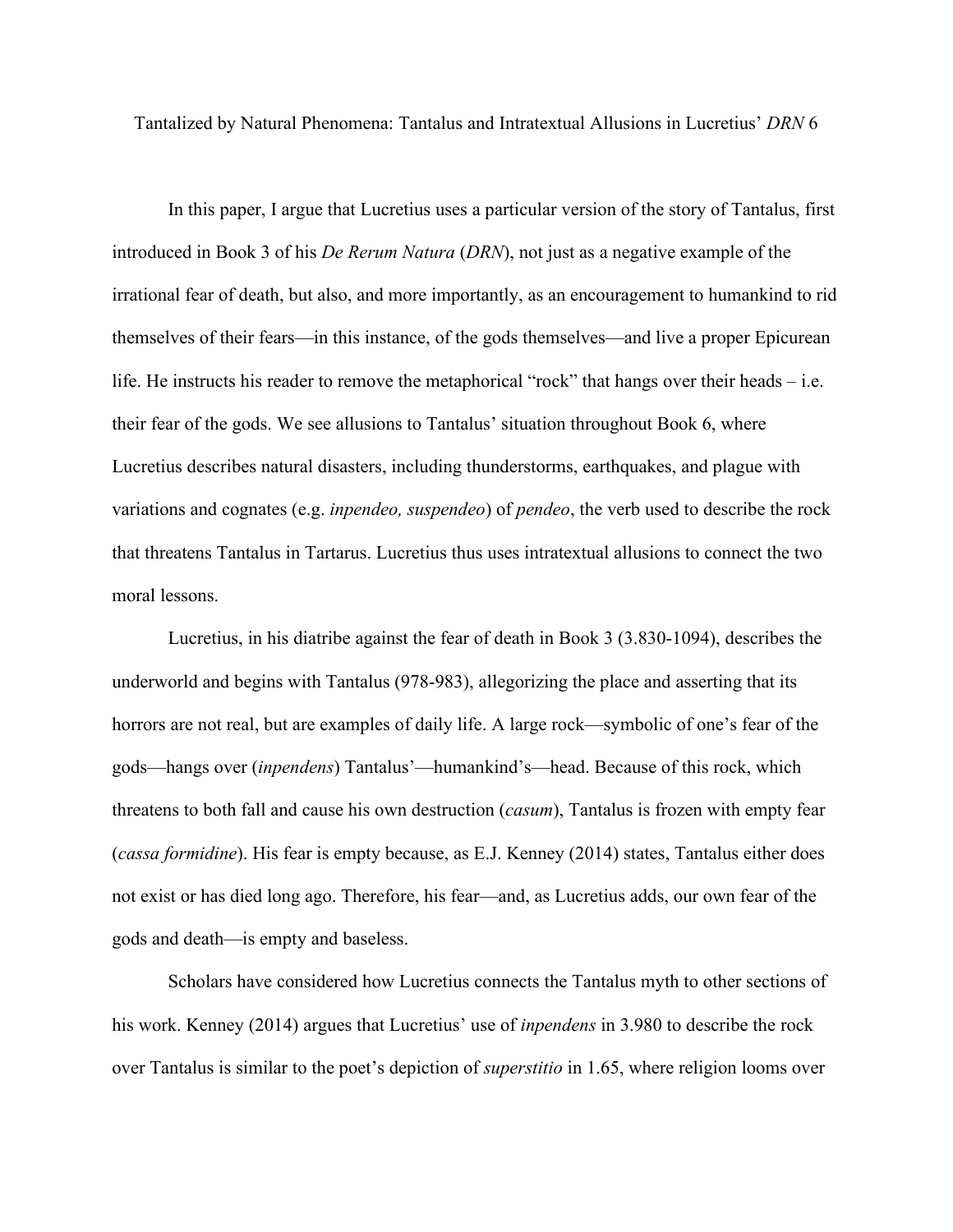(*instans*) mankind. Monica Gale (1994) and Seth Holm (2013) have explored the idea of "latent myths", arguing that 3.1084 and 4.1097-1100 refer to Tantalus' insatiable thirst, familiar from Homer but not part of the Lucretian variant. My point, however, is that Lucretius chooses a different version of the myth—the hanging rock that can be pushed away—specifically to guide his readers one step closer towards overcoming their fear of death and attaining *ataraxia*: the peace and pleasure that is the ultimate end goal of Epicureanism.

To solidify my claim that Lucretius is using intratextual allusions to instruct his readers, I will first analyze Lucretius' adaptation of the Tantalus myth. Lucretius, in Book 3, follows earlier Greek (Archil. Fr. 91; Pind. *Ol*. 1) and Latin (Cic. *Fin* 1.60) authors in depicting the hanging rock by having it symbolize some sort of fear or impending destruction. What scholars have failed to emphasize, however, is that the metaphorical rock is often able to be pushed away, meaning that this fear can be removed. This is particularly clear in Euripides' *Orestes* where Electra wishes "to push away the rock"—symbolizing Clytemnestra and Aegisthus—hanging above her head (982-83: [μόλοιμι](http://www.perseus.tufts.edu/hopper/morph?l=mo%2Floimi&la=greek&can=mo%2Floimi0&prior=*)hle/ktra) [τὰν](http://www.perseus.tufts.edu/hopper/morph?l=ta%5Cn&la=greek&can=ta%5Cn0&prior=mo/loimi) …[αἰωρήμασι](http://www.perseus.tufts.edu/hopper/morph?l=ai%29wrh%2Fmasi&la=greek&can=ai%29wrh%2Fmasi0&prior=tetame/nan) [πέτραν](http://www.perseus.tufts.edu/hopper/morph?l=pe%2Ftran&la=greek&can=pe%2Ftran0&prior=ai)wrh/masi)).

I will then argue that Lucretius guides and instructs his reader to remove their own metaphorical rocks throughout Book 6 by using language similar to that used in Book 3 through his use of *pendeo* and its cognates in his descriptions of natural phenomena, including thunderstorms (6.189-204 and 246-255), earthquakes (561-567), and plague (1125-1130 and 1272-1277). In each instance, Lucretius describes the natural phenomenon, uses a form of *pendeo*, and combines it with references to Acheron, fear, divinity, and rocks and caves to solidify these allusions. These allusions, I argue, are meant to remind the reader of Lucretius' argument that the gods—who loom over humankind ominously like the rock over Tantalus have no role in creating the natural disasters and phenomena that occur around us. Because these